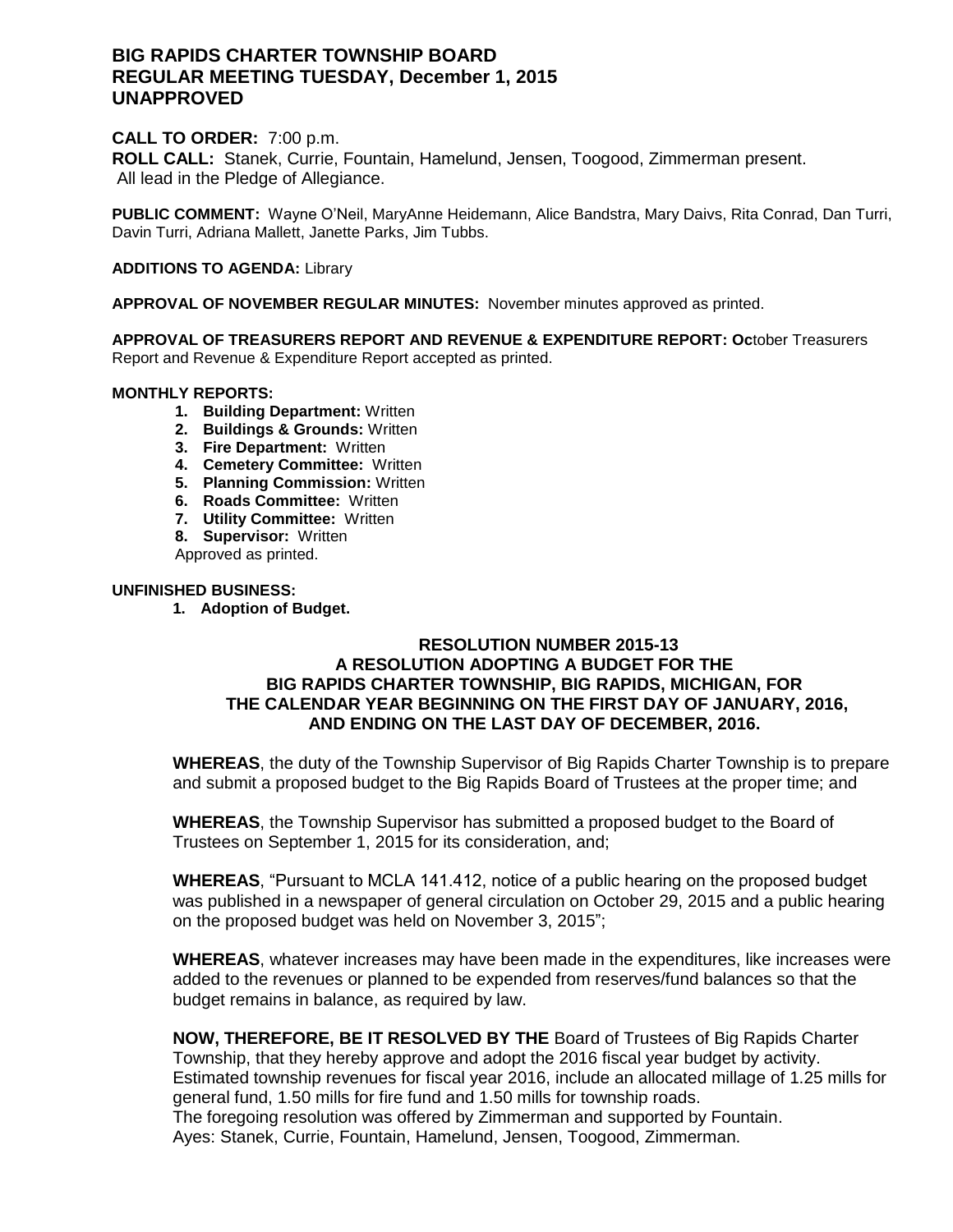Nays: 0 Abstain: 0 Absent: 0

### RESOLUTION DECLARED ADOPTED.

#### \_\_\_\_\_\_\_\_\_\_\_\_\_\_\_\_\_\_\_\_\_\_\_\_\_\_\_\_\_\_ Rene Fountain, Township Clerk

STATE OF MICHIGAN ) SS COUNTY OF MECOSTA )

 I, the undersigned, the duly qualified and acting Clerk of Charter Township of Big Rapids, Mecosta County, Michigan do hereby certify that the foregoing is a true and complete copy of a Resolution adopted by the Township Board at a regular meeting on December 1, 2015, the original of which is on file in my office. Public notice of said meeting was given pursuant to and in full compliance with Act No 267, Public Acts of Michigan, 1976 as amended, including in the case of a special or rescheduled meeting, notice by posting at least eighteen(18) hours prior to the time set for the meeting.

 IN WITNESS WHEREOF, I have hereto affixed by official signature on this 1st day of December, 2015.

> Rene Fountain, Clerk Charter Township of Big Rapids

\_\_\_\_\_\_\_\_\_\_\_\_\_\_\_\_\_\_\_\_\_\_\_\_\_\_\_\_\_\_

- **2. Payoff of Sewer Department Loans.** A motion to payoff Sewer Department Loans was made by Toogood. Seconded by Hamelund. Hamelund amended the motion subject to review of the treasurer's concerns with the township auditors. Stanek: yes, Fountain: yes, Currie: yes, Hamelund: yes, Jensen: no, Toogood: yes, Zimmerman: yes. Motion passed**.**
- **3. Water Plant Operator:** No Action.
- **4. Lift Station Phones:** No Action.

#### **NEW BUSINESS:**

- **1. 2015 Budget Amendments.** 
	- add \$13,500.00 to 101-000-698.000
	- add \$14,500.00 to 101-446-815.000
	- add \$14,500.00 to 594-000-930.000
	- add \$14,500.00 to 594-000-992.000
	- add \$30,000.00 to 206-000-911.000
	- add \$11,000.00 to 249-000-608.000
	- subtract \$5,460.00 from 249-000-698.000
	- add \$2,000.00 to 249-000-702.000
	- add \$1,540.00 to 249-000-705.000
	- Others as clerk needs to balance.

A motion to amend the 2015 budget was made by Hamelund. Seconded by Zimmerman. Motion passed unanimously.

- **2. Transfer of \$150,000 to Revolving Loan Fund:** A motion to transfer \$150,000 to the Revolving Loan Fund was made by Zimmerman. Seconded by Toogood. Motion passed unanimously on a roll call vote.
- **3. Request from building inspector.** No Action
- **4. Special Joint Meeting with Planning Commission in January.** No Action.
- **5. Township Depositories for 2016.** A motion to approve Chemical Bank, Isabella Bank, Huntington Bank, Lake Osceola, Bank, Fifth Third Bank and Independent Bank as the 2016 depositories for the township was made by Currie. Seconded by Fountain. Motion carried.
- **6. 2016 Township Board Meeting Dates:** A motion set the 2016 Township Board meetings 7:00 p.m.: Tuesday, January 5, Tuesday, January 12,Tuesday, February 2, Tuesday, March 1, Tuesday, April 5, Tuesday, May 3, Tuesday, June 7, Tuesday, July 5, Wednesday, August 2, Tuesday, September 6, Tuesday, October 4, Wednesday, November 1, Tuesday, December 6 was made by Fountain. Seconded by Toogood. Motion carried.